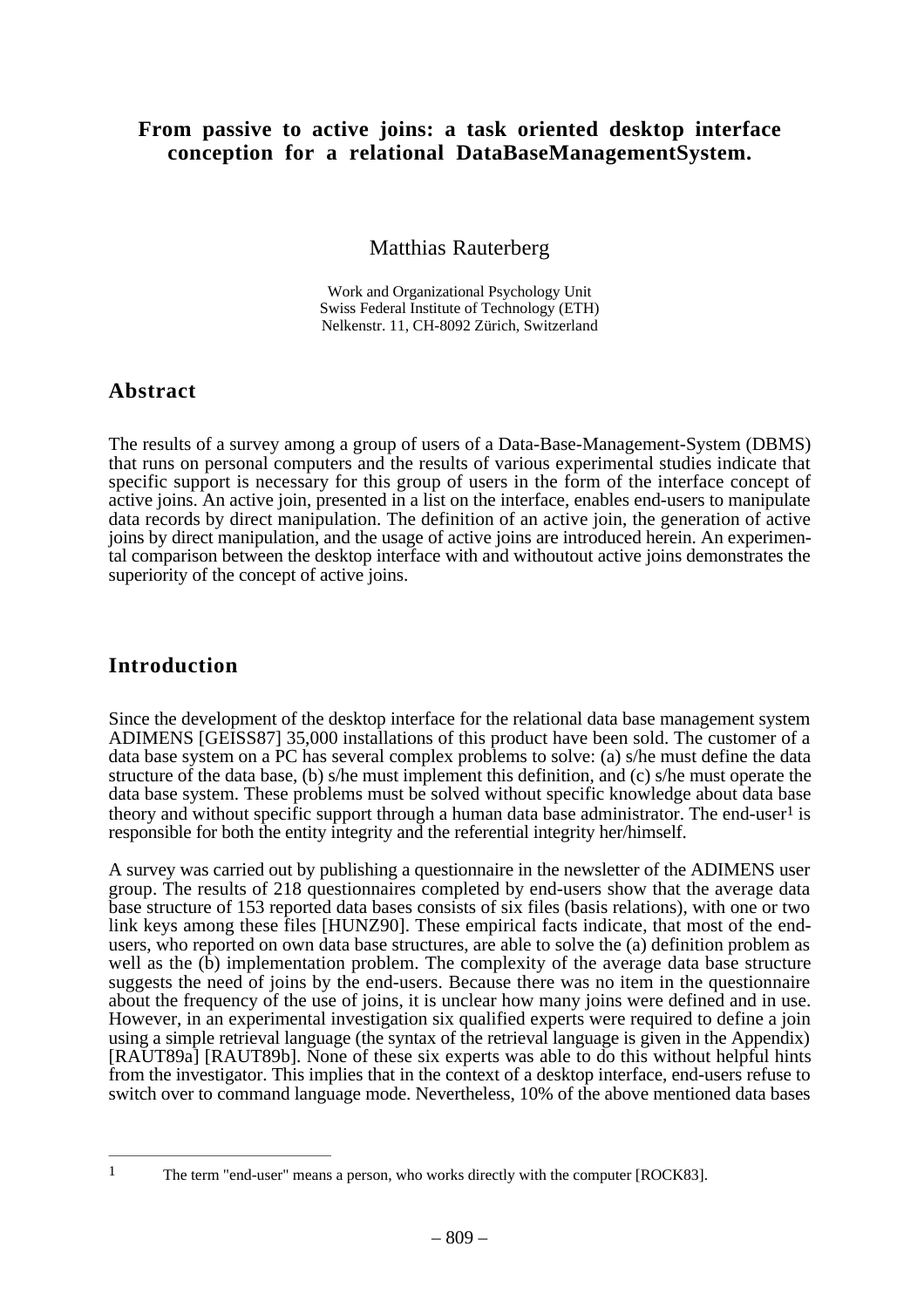have no link keys among data base files. This indicates that this group of users needs special support.

In the desktop interface of the ADIMENS system the data definition language (DDL) and the data manipulation language (DML) are partially realized with a direct manipulative dialogue structure. The data records of a file (basis relation) can be listed in a window (list mode; see Figure 1) or in a mask for each record (mask mode; see Figure 3). Each row of the list in the list mode represents a single data record and can be handled with direct manipulative operations (e.g. copy, delete, modify, export, print, etc.).

The user has two different possibilities to find a single data record or a set of data records: the temporary *selection* operating on only one key attribute, or, the definition of a *filter* with logical conditions operating on any attributes. The selection and the filter is only definable for one data base file at once. To define more complex queries, the end-user has to use the retrieval language AdiTalk, which is similar to Dbase.

In the first version of the ADIMENS GT with the desktop interface, the generation of both tables, or lists, only with attributes of different basis relations (data base files) is done with a simple retrieval language (see Appendix). These tables, or lists, are only presented as output text in view, or browse, mode. The user has no possibility to operate on table entries in a direct manipulative fashion.



**Figure 1:** The desktop of the first version of the DBMS ADIMENS GT. The window in the middle of the desktop contains all five data records of the file named 'supplier'. The functions of all function keys of the keyboard (F1 .. F10) are shown at the bottom row of the desktop.

Different empirical studies were conducted to analyse the useability and efficiency of several aspects of the desktop interface for the first desktop version ADIMENS GT [RAUT89a] [RAUT89b] [RAUT90]. One important interactive problem was observed: none of the investigated experienced users was able to define a join between two or more files without help. Fur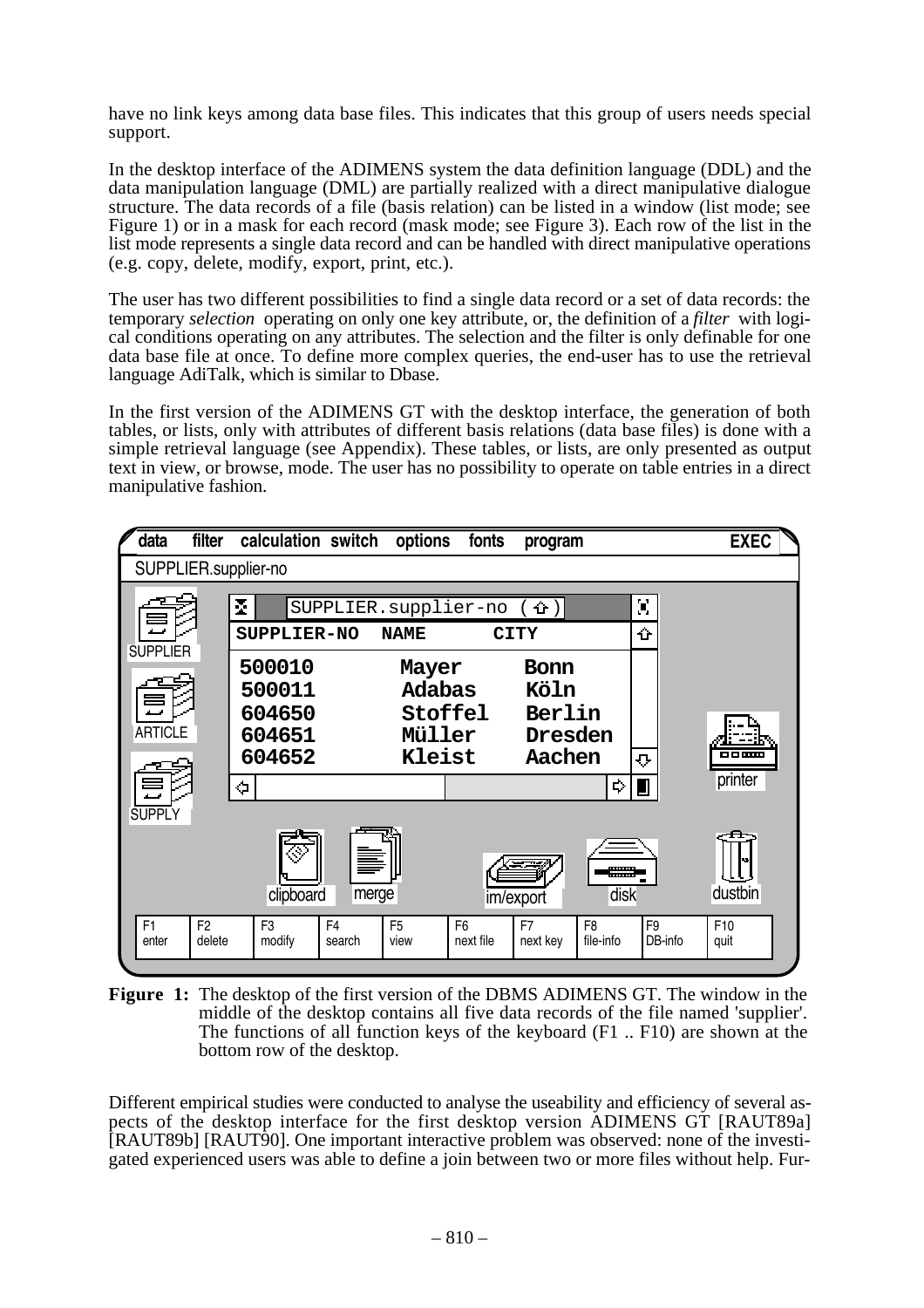thermore, all of the users prefered the *list mode* (see Figure 1). Since there was no possibility for a temporary selection of data records in the list mode, the user had to define a global filter.

Also, in the first desktop version of ADIMENS GT (see Figure 1) all direct manipulative operations on data are possible only for data records of a single file, so that the basic idea of a relational DBMS could not be conceptualized adequately to support the end-user's mental model. To solve these interactive problems, a second version of the desktop interface has been developed and implemented. The new desktop interface ADIMENS GT+ can be characterized by the following features: the option of temporary selections in combination with the list mode and the option of definitions of virtual join files. The conception of virtual join files is based on equijoins.

#### **Different views of the data**

There are three different views of the data structure of a data base: the *conceptual view* of all entities, the *internal view* of the physical organisation of the data records and the end-user's *external view* of parts of the data base [SCHLA83, p.26]. A PC end-user must be supported with specific interface features in all of these three views to provide a user oriented [SPINA90] and a task oriented [ULICH91] software design.

In most task contexts, end-users need a task specific combination of several attributes stored in different files. These combinations are commonly called joins. The possibility of direct manipulative operations on attributes combined in joins is an example of task oriented interface design [ULICH87] [ULICH89] [ULICH91] [DIN88].

#### 1 The DBMS-administrator's view of the data

The administrator's view of the data encloses the conceptual view and the internal view, and is dominated by technical constraints: a minimum of redundancy and a maximum of consistency [DATE83]. These conditions can be realized in a relational DBMS by defining the appropriate relations. A simple example is a wholesale dealer who manages his orders with a relational DBMS. The exemplary data base is composed of three files: the article file, the supplier file and the supply file (see Figure 2). These three files contain all relevant attributes to make an order, so the dealer needs a specific join.

Three files are connected with two different linking key attributes: 'article-no' and 'supplierno'. These three files are defined by the following three basis relations (notation given in [SCHLA83] , p.86):

|                                                      | RELATION ARTICLE (ARTICLE-NO, ARTICLE-NAME, TYPE) |                       |  |  |  |
|------------------------------------------------------|---------------------------------------------------|-----------------------|--|--|--|
|                                                      | KEY (ARTICLE-NO, TYPE)                            |                       |  |  |  |
|                                                      | <b>ARTICLE-NO</b>                                 | INTEGER $(4)$         |  |  |  |
|                                                      | ARTICLE-NAME CHARACTER (12)                       |                       |  |  |  |
|                                                      | <b>TYPE</b>                                       | <b>CHARACTER (10)</b> |  |  |  |
|                                                      |                                                   |                       |  |  |  |
| RELATION SUPPLIER (SUPPLIER-NO, SUPPLIER-NAME, CITY) |                                                   |                       |  |  |  |
|                                                      | <b>KEY (SUPPLIER-NO)</b>                          |                       |  |  |  |
|                                                      |                                                   |                       |  |  |  |
|                                                      | <b>SUPPLIER-NO</b>                                | INTEGER (6)           |  |  |  |
|                                                      | SUPPLIER-NAME CHARACTER (20)                      |                       |  |  |  |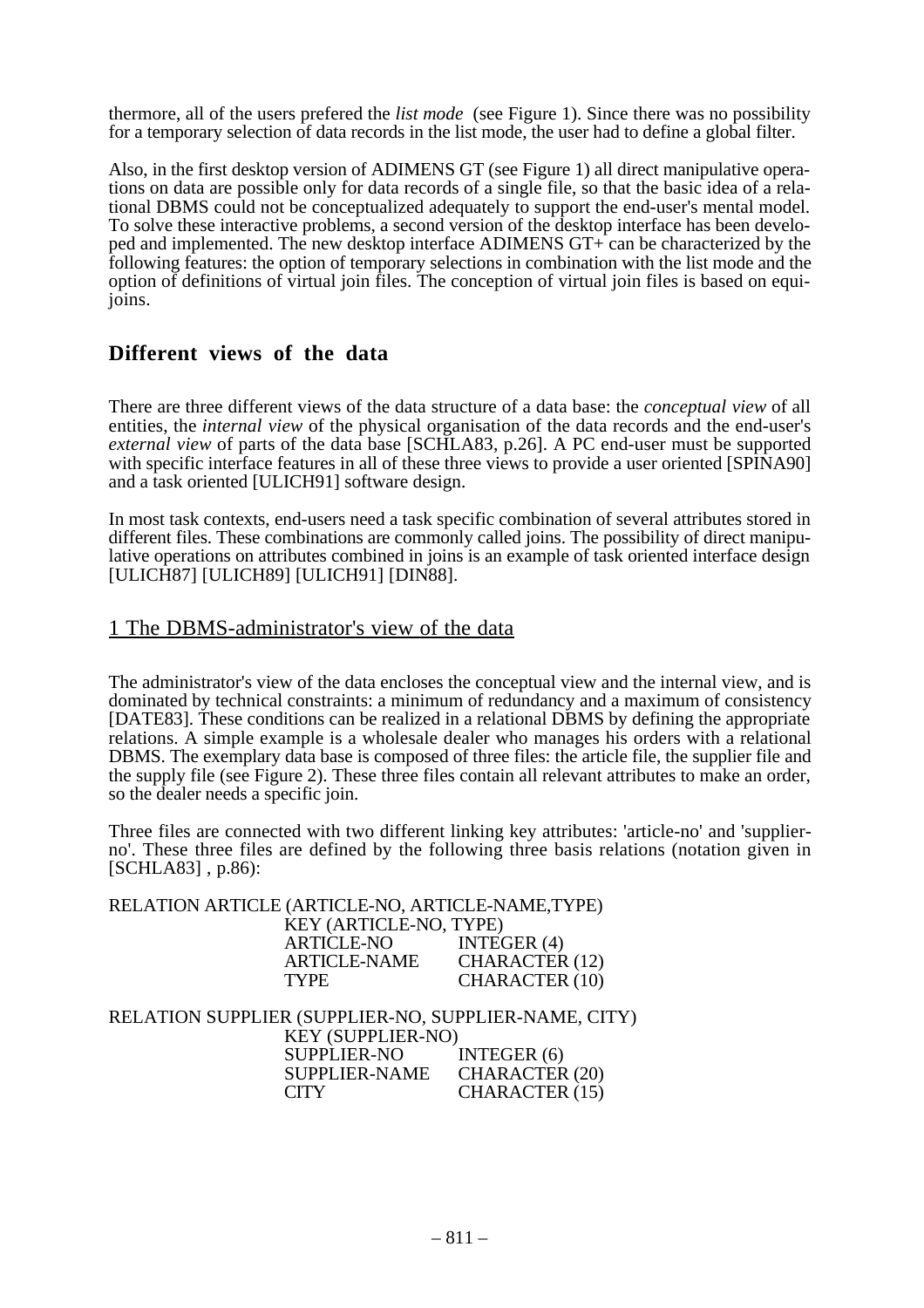#### RELATION SUPPLY (ARTICLE-NO, SUPPLIER-NO, QUANTITY) KEY (ARTICLE-NO, SUPPLIER-NO, QUANTITY) ARTICLE-NO INTEGER (4) SUPPLIER-NO INTEGER (6) QUANTITY INTEGER (3)



**Figure 2:** The conceptual view of the data in a simple example: the 'supply and order' data base of a wholesale dealer. Three basis relations are given. These basis relations are mapped onto three files containing the data records. The two linking key attributes among these three files are 'article-no' and 'supplier-no'.

In the task specific context of 'making an order', the following join is defined. To perform this simple task, the dealer needs all of the specified attributes distributed over the three basis relation files.

#### RELATION ORDER (SUPPLIER-NO, SUPPLIER-NAME, CITY, ARTICLE-NO, ARTICLE-NAME, TYPE, QUANTITY) [ARTICLE(ARTICLE-NO)]=[SUPPLY(ARTICLE-NO)] [SUPPLIER(SUPPLIER-NO)]=[SUPPLY(SUPPLIER-NO)]

This relation defines an equi-join, because the both conditions to link the three files are given by the sign of equality.

#### 2 The end-user's view of the data

The attributes that make up such a join can be handled in two different presentation modes, the list mode or the mask mode. In the mask mode, the user has full access to all attributes at once (see Figure 3). For an overview of all data records in the virtual join file, users prefer the list mode (see Figure 4). In an experimental investigation six qualified experts were required to solve ten tasks [RAU89a] [RAU89b]. The total number of keystrokes to solve these tasks of all experts was 7311. The mask mode was used by the experts for only 21 keystrokes, indicating that they prefer the list mode.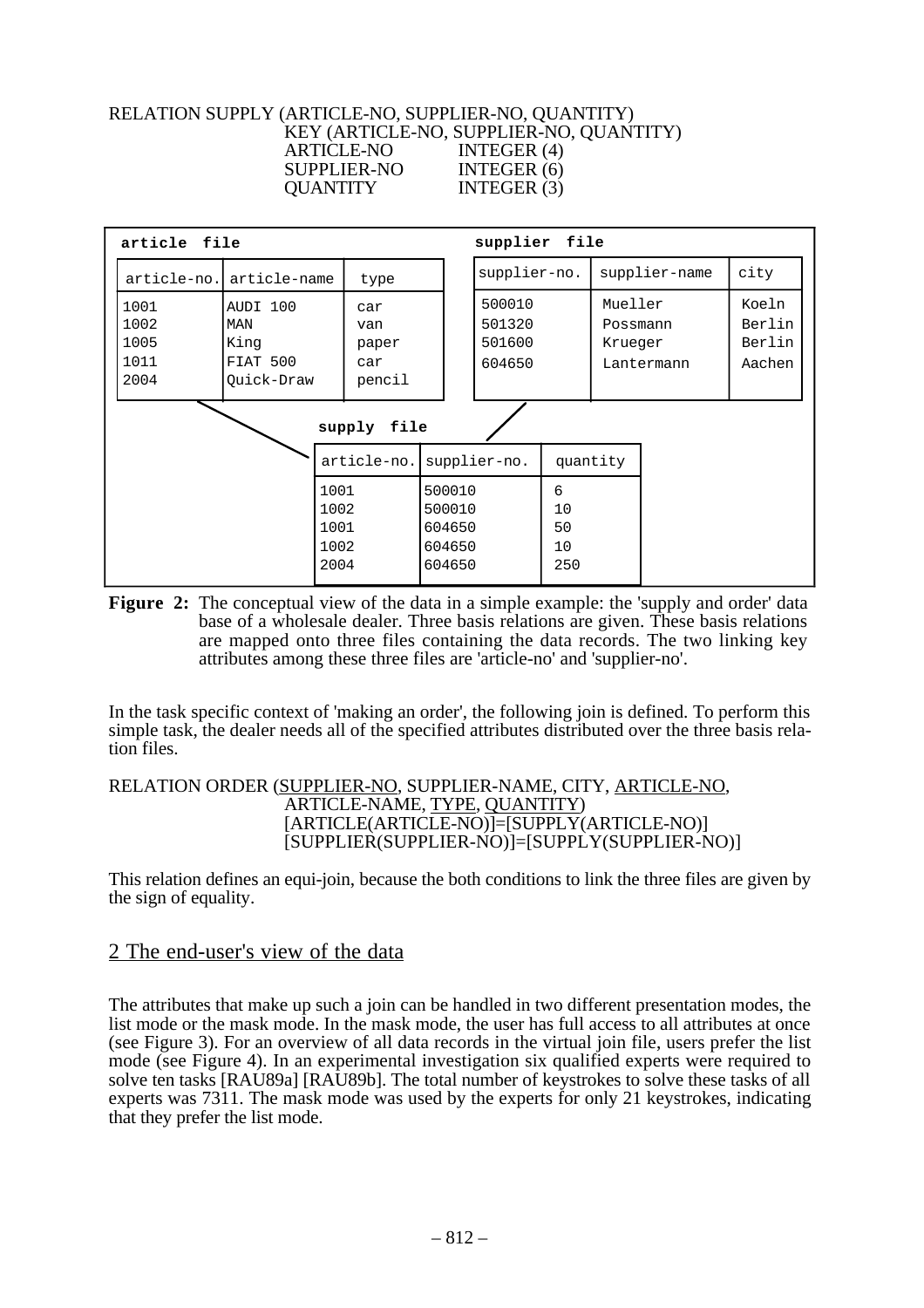If an end-user wants in a table, or list, defined by a (passive) join, s/he has to generate a merge document with an external text editor. In the desktop version of ADIMENS GT the merge document with the retrieval commands to define the above mentioned join 'order' looks as follows:

#QUANTITY# #SUPPLIER-NO->SUPPLIER# #SUPPLIER-NAME# #CITY# #<-# #ARTICLE-NO->ARTICLE# #ARTICLE-NAME# #TYPE# #<-#

The user has to merge this document with the file 'supply' which contains the both linking keys "supplier-no" and "article-no".

In the specific task context of 'making an order' the wholesale dealer is not interested in knowing in which files the relevant attributes are stored. S/he needs all relevant attributes at once in one dialogue context. If the wholesale dealer wants to update one of the attributes, e.g. the attribute 'quantity' (see Figure 3), s/he then needs active access to this attribute in the context of all associated attributes. In the desktop version of ADIMENS GT users have only the possibilty to generate lists in a browse mode. This implies the necessity of *active joins*.



**Figure 3:** Output screen of a virtual data record defined by an active join in the mask mode. All key attributes are marked with an upright arrow to indicate the sorting direction of this key. The update cursor is represented by a vertical line at the end of the input field of the attribute 'quantity'. The user can control the dialogue by pressing one of the push down buttons.

#### **The conception of an "active" join**

The idea of the conception of "active" joins is based on the psychological theory of task orientation and control [ULICH91]. Two prerequisites for the development of task orientation are: "(a) the individual should have control over the materials and processes of the task; and (b) the structural characteristics of the task (should) be such as to induce forces on the individual toward aiding its completion or continuation" [EMER78; p. 78]. Further on the two aspects of control are important: (1) "all those elements in which choice of how to do a job was left to the person doing it" and (2) "the extent to which an individual is free from intervention in the form of inspection and supervisory check-up" [EMER78; p. 79]. The concept of the complete task is discussed in detail somewhere else [see ULICH91].

Let us have a look towards our example. The simple task 'making an order' is characterised by the following feature: the dealer needs all information stored in three different files at once in one dialogue context to have task oriented control of his actions. He is really not interested in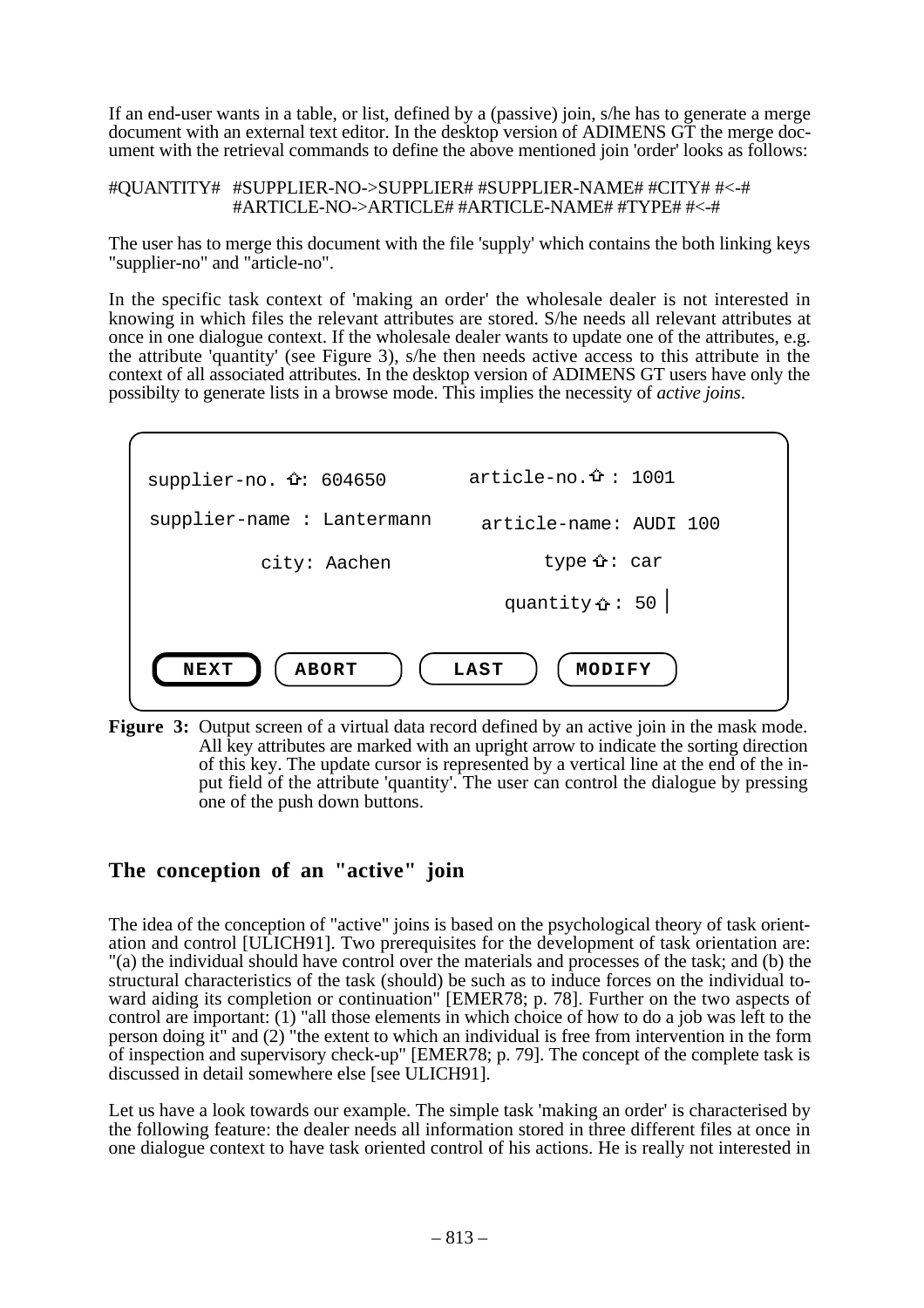the informations stored in attributes like 'article-no' and 'supplier-no'. This kind of attributes is primary caused solely by technical reasons (the administrator's view!). An optimal task orientation would be given, if the DBMS could automatically manage attributes like 'article-no', etc. The end-user only needs to specify the different types of relations, which are relevant in the specific task context. Further on, a lot of task oriented research must be done to come to the right semantic of active joins, which can be implemented in DBMSs. A first step in this direction is described below.

#### 1 The definition of an "active" join

In the first version of the DBMS ADIMENS GT, the user could only take a look at the contents of attributes defined by joins using a simple retrieval language. The user had no possibility to change the attribute values in this passive browse mode. For this reason, this type of join is called a *passive join*.

In contrast an *active join* is defined as follows: the user has full access to all attribute values displayed on the output screen. This condition can be fulfilled in the context of a desktop interface in two different ways: 1. the attribute values can be directly manipulated in the output tables, or lists, or 2. the attribute values can be manipulated after transfer to a dialogue box (see Figure 3). The second way is implemented in the new version of the desktop interface of ADIMENS  $GT +$ .



**Figure 4:** The desktop of the new version of the DBMS ADIMENS GT+. All virtual data records defined by the example in section 2.1 are listed in the window. The corresponding link file is named 'order'; this file is represented by a special icon with the combined card-index boxes. The functions of all function keys of the keyboard (F1 .. F10) are shown at the bottom of the desktop.

In the 'list mode' of the new ADIMENS GT+ version, the user has full access to all virtual data records of a join file. Each virtual data record is represented as a row in a table, or list. The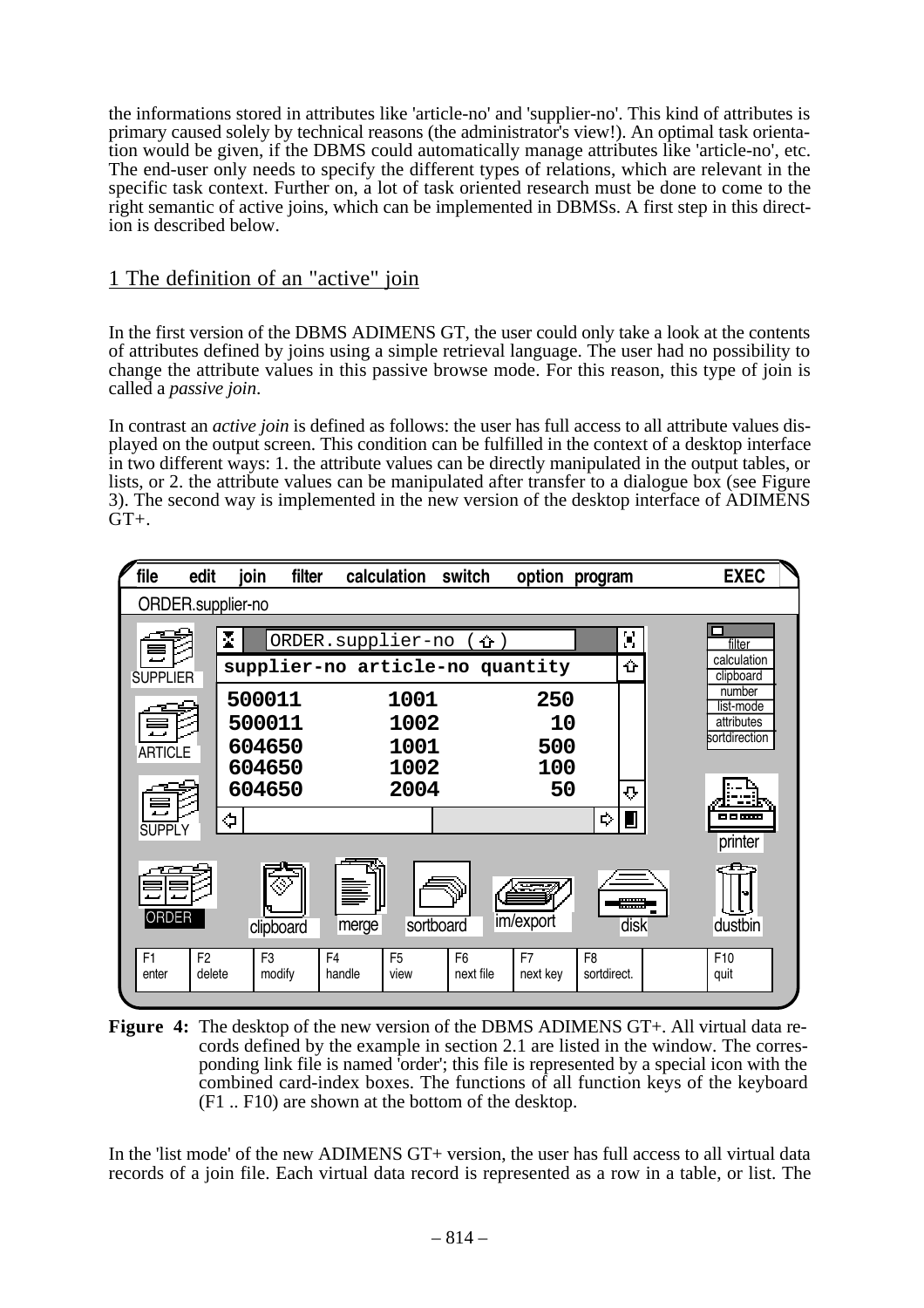complete list is mapped onto a desktop window (see Figure 4). The list is sorted by a selected key attribute, shown in the window header.

Each row of the desktop window shown in Figure 4 represents a virtual data record. The following direct manipulative operations can be applied to all virtual data records represented in a window: delete, print, export, multi-level sort, etc. In order to change the attribute values, the user must first of all transfer the row, or virtual data record, to a dialogue box (see Figure 3). This operation can be done by activating all rows of interest and then starting the function 'modify'.



**Figure 5:** The "part window" (pw) contains the icons of the different file types (left column) and the icons of the different data types (right column). The user points to and activates the desired type with the mouse; then s/he moves a copy of the selected type into the working window area.



**Figure 6:** The "working window" of the file types (wwf) contains the icons of the three data files 'supplier', 'supply' and 'article', the join file "order" and the two link files "supplier no" and "article no" of the data base example "supply". The join file "order" contains attributes of the "supplier" file, the "supply" file and the "article" file. The link files "supplier no" and "article no" contain the corresponding linking key attributes. The link files are only relevant for end-users in the data base definition phase.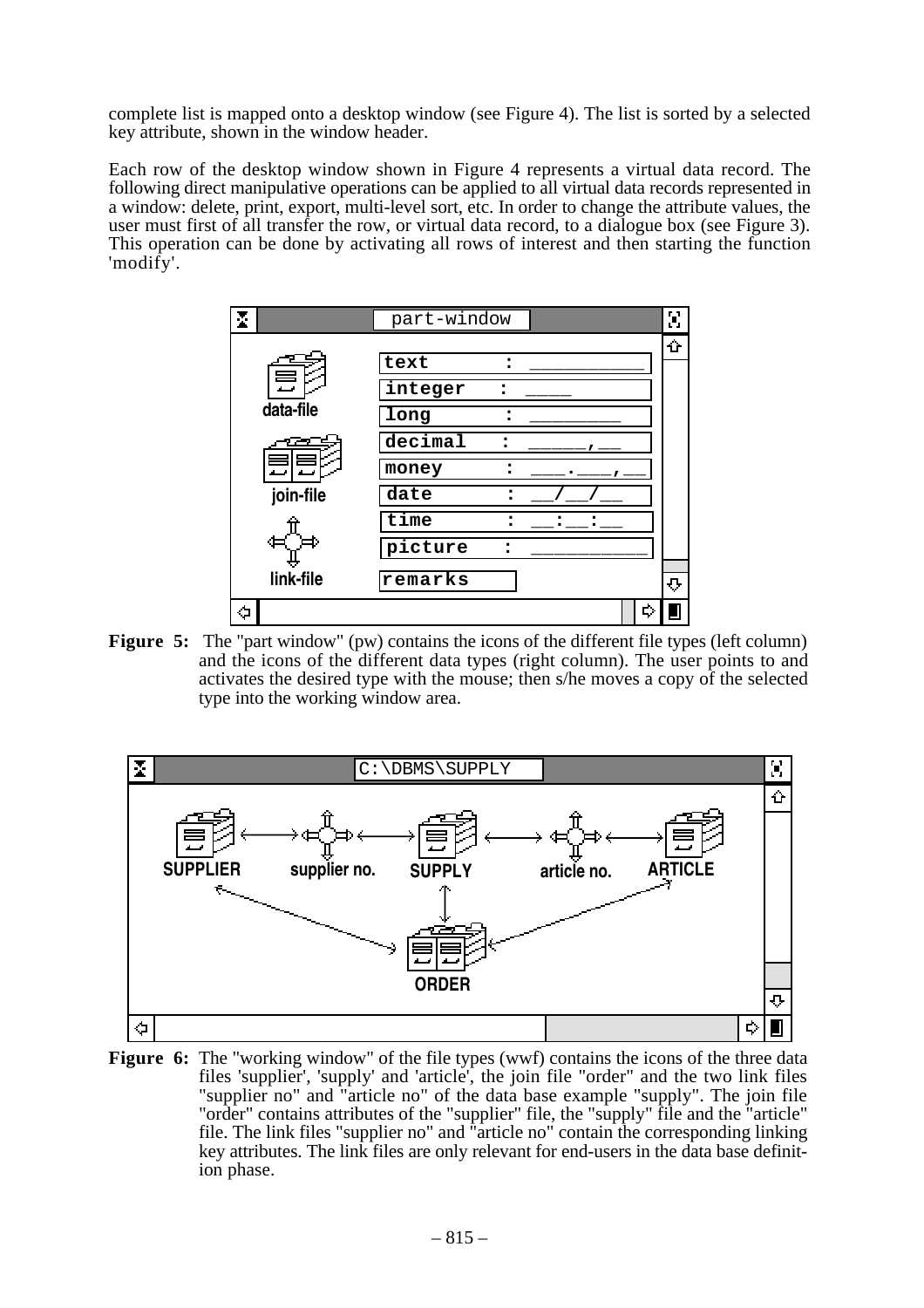Now we will consider the direct manipulative method to define and create a data base with active joins. In the desktop version of ADIMENS GT+ a data base can consist of three different file types and eight different data types (as shown in Figure 5). One of these three file types is the join-file type. To create an active join the user has to change to the definition mode of ADIMENS GT+.

In the definition mode s/he copies all required objects (data file, join file, link file, and different types of attributes) from the part window (pw) (see Figure 5) into the working window and arranges them appropriately. There are two different types of working windows: the working window for the data, join and link files (wwf) (see Figure 6), and the working window for the different data types (wwd). An empty working window for the files (wwf) is automatically given.

After creating a file object in the wwf, the working window of the data types (wwd) can be activated by double click on the file icon in the wwf. Now, the user can create and arrange the different attributes of the active file by copying from the collection window into the wwd. The length of each data type is defined by a default value, which can be changed by the user immediately after creation.

The user can create and arrange all objects with direct manipulation. After defining all necessary attributes of all files the user needs only to activate the pull down menu item "DB generation", and the DBMS sets up the constructed data base automatically.

Once a join file is created including all attributes of only one or of several dependent data files, specific joins can be produced by defining projections. A projection is a selection of those attributes which are of special interest. The definition of a projection can be done interactively by pointing with the mouse to the required attributes. This dialogue mode can be activated by clicking on the menu item 'attribute selection' in the pull down menu 'switch' (see Figure 4).

#### 2 The operations on "active" joins

At any time during operating a data base the end-user can define or modify active joins. This is no problem, because each definition of a join is based on attributes of data files. Only the data files (basis relations) define the structure of the data base. This feature of join files is the reason why we call join files 'virtual data files'.

Unsolved problems are the semantic of the functions 'enter' and 'delete'. To protect end-users from unnecessary loss of data, a sophisticated protection mechanism was implemented. Each data file can have the following four protection modes: enter, modify, delete, view. Each attribute of a data file can be protected from unallowed reading, writing, and modifying, too. These different protection modes of attributes are neccessary, to increase the safety of join operations. For example, it is dangerous to modify the value of the attribute 'article-no' or 'supplier-no' in the task 'making an order'.

The current implemented version of an active join is not powerful enough to allow end-users a semantic correct delete or enter operation. So, in all of these cases the end-user has to operate on the data files. Another restriction is the fact, that each active join is an equi-join. If an enduser is interested in other conditions of comparison, s/he must use the retrieval language AdiTalk.

To test the usability of our conception of active joins a user oriented benchmark test was done.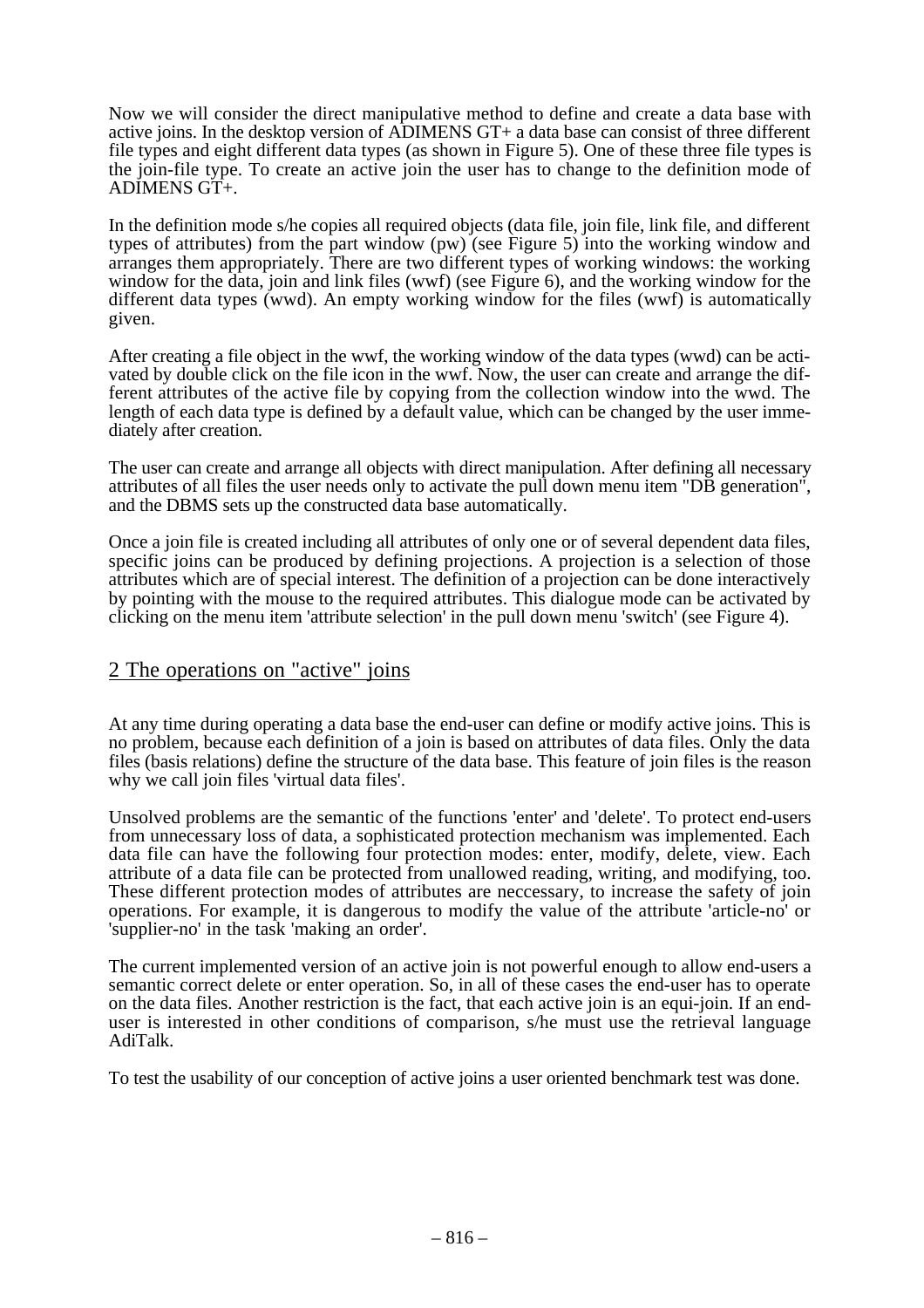### **The user benchmark test of the "active" join conception**<sup>1</sup>

In an experimental investigation, the two different desktop interfaces (ADIMENS GT and ADIMENS GT+ ) were compared. Two samples of students in computer sciences ('group-1': n = 16, and 'group-2': n = 15) tested *each* interface version of the DBMS ADIMENS. The first group started with the old version (GT) and then tested the new one  $(GT<sub>+</sub>)$ , the second group tested in reversed sequence (GT+ -> GT).

The samples of users can be described as follows:

Group-1  $(GT > GT+)$ :

average age  $24 (\pm 2)$  years; 14 men, 2 women; 6.  $(\pm 2)$  semester computer sciences; 4138  $(\pm 4022; \text{ range: } 450 - 15.745)$  hrs. general EDP<sup>2</sup> previous experience, including 338 ( $\pm$ 515; range: 10-1.500) hrs. previous experience with DBM-systems [other than ADIMENS], and  $3 (\pm 9)$ ; range: 0-35) hrs. with ADIMENS.

Group-2  $(GT + \neg GT)$ :

average age  $24 (\pm 3)$  years; 14 men, 1 woman; 5.  $(\pm 2)$  semester computer sciences; 3706  $(\pm 4562; \text{range}; 705-15.535)$  hrs. general EDP previous experience, including 67 ( $\pm 119;$ range: 0-350) hrs. previous experience with DBM-systems [other than ADIMENS], and  $7 \times 21$ ; range: 0-75) hrs. with ADIMENS.

There are no statistically relevant differences between group-1 and group-2, except the different amount of DBMS experiences (t-test, two tailed,  $df=30$ ,  $p\leq 0.05$ ). All users had to complete the following user benchmark test given in two parallel forms:

*Test description for the interface without 'active joins' (ADIMENS GT):* 

"Create a list using the given retrieval language. This list should contain all values of the attribute 'quantity' of the file 'supply' and of the attribute 'article-name' of the file 'article'. Produce a adequate merge document with the text editor, merge the document with the file 'supply', and print the result."

*Test description for the interface with 'active joins' (ADIMENS GT+):* 

"Create a list using the join file 'order'. This list should contain all values of the attribute 'quantity' and of the attribute 'article-name'. Define a adequate projection, and print the result."

The dependent variables were the time consumed ("test processing time" = TPT) and the number of keystrokes used ("number of keystrokes" =  $NOK$ ) to complete the benchmark test. Each pressing of a key (or a mouse click) and a timestamp belonging to this keystroke was automatically recorded in a logfile. The investigator made sure that each test was completed.

The empirical results of the GT interface (without an active join) are:

 $TPT$ group-1 = 709 ( $\pm$ 321) seconds, NOKgroup-1 = 154 ( $\pm$ 38) keystrokes;  $TPT$ group-2 = 542 ( $\pm$ 288) seconds, NOKgroup-2 = 145 ( $\pm$ 54) keystrokes.

The emirical results of the GT+ interface (with an active join) are:

 $TPT$ group-1 = 209 ( $\pm$ 169) seconds, NOKgroup-1 = 25 ( $\pm$ 20) keystrokes;  $TPT$ group-2 = 282 ( $\pm$ 186) seconds, NOKgroup-2 = 32 ( $\pm$ 19) keystrokes.

A variance analysis with the two factors "interface" ( $F_{1,30} = 49.2$ ,  $p \le 0.001$ ), and "sequence"  $(F<sub>1,30</sub> = 0.43, p \le 0.516)$  was computed. The main effect of the "interface" is significant (see

<sup>&</sup>lt;sup>1</sup> We thank Christian Rolfsen for his support conducting the experimental investigation.<br><sup>2</sup> EDP – Electronic Data Processing

 $EDP = Electronic Data Processing.$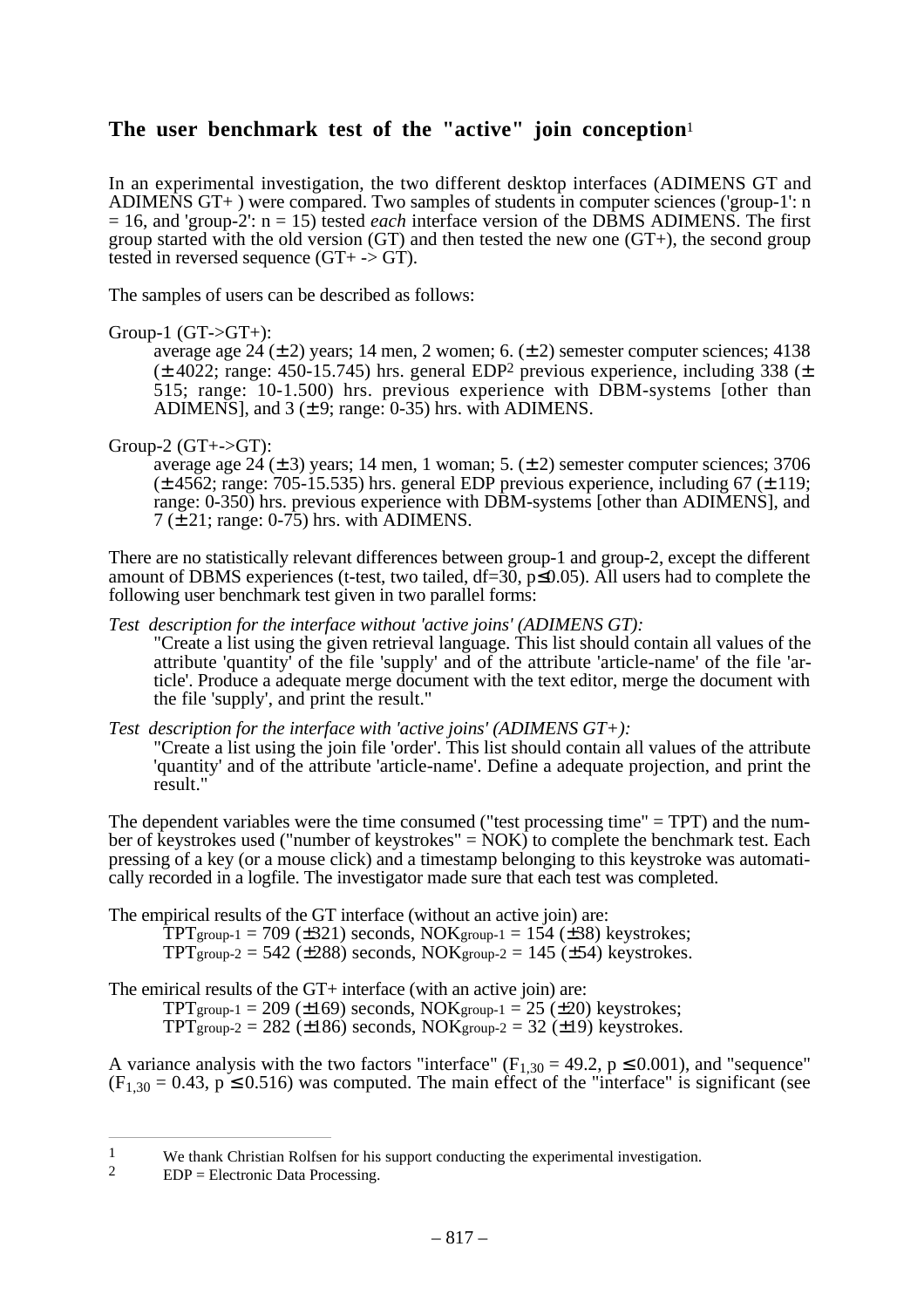Table 1, second column). A variance analysis including the number of keystrokes as a covariate with the same two factors "interface" ( $F_{1,30} = .001$ ,  $p \le 0.961$ ), and "sequence" ( $F_{1,30} = 0.43$ ,  $p \le 0.516$ ) was also computed (see Table 1, third column).

The significant interaction between the factor "interface" and the factor "sequence" indicates, that the decrease of the test processing time can neither be explained exclusively by learning  $(F_{1,30} = 4.87, p \le 0.035)$ , nor by the amount of interactivity in combination with learning  $(F_{1,30} = 3.88, p \le 0.059).$ 

| dependent variable:<br><b>Test Processing Time (TPT)</b> | covariate:<br>without |       | covariate:<br>"number of keystrokes" |     |      |         |
|----------------------------------------------------------|-----------------------|-------|--------------------------------------|-----|------|---------|
| source of variation                                      | d f                   | F     | signif.                              | d f | F    | signif. |
| l "interface"                                            |                       | 49.24 | .001                                 |     | .001 | .961    |
| sequence"                                                |                       | .43   | .516                                 |     | .43  | .516    |
| l''interface'' <sup>®</sup> 'sequence''                  |                       | 4.87  | .035                                 |     | 3.88 | .059    |

**Table 1** Results of the two factorial variance analysis with the factor "interface" and the factor "sequence" for the dependent variable "test processing time" (variable TPT). The variable "number of keystrokes" (variable NOK) is used as a covariate in a second variance analysis.

The test processing time working with the new interface (GT+; 244 sec.  $\pm$  178 sec.) was 39% of the test processing time working with the old interface (GT;  $628$  sec.  $\pm$  312 sec.). This decrease of test processing time can be completely explained by the different amount of "interactivity" measured by the variable "number of keystrokes". The users completed the benchmark test with the new GT+ interface much quicker than with the old GT interface.

After finishing the user benchmark test with both interfaces each user was asked for her/his opinion. The (GT->GT+) group rated the question "The possibilities which are offered by the join files, are..." with a mean of 4.75 ( $\pm$  0.45 standard deviation); (5 = very useful, 4 = useful,  $3 =$  neither/nor,  $2 =$  necessary, and  $1 =$  not necessary). The (GT+->GT) group rated the same question with 4.60 ( $\pm$  0.51). The difference between both groups is not significant.

#### **Conclusions**

The dominance of technical aspects in conventional interface design led to insufficient usability of DBMSs by end-users. Taking the user's task oriented view seriously leads to a new interface conception: the *active* join. This interface conception was implemented in a relational DBMS and tested and compared with the old interface without the active join function. The empirical results show a significant superiority of the interface with the active join concept.

The superiority of the interface concept of active joins can be explained by the decrease of necessary number of keystrokes to solve the user benchmark test. The more keystrokes a user needs to solve a task, the more possibilities the user has to make a mistake. This result is in accordance with the results of Margono and Shneiderman [MARG87].

The direct manipulative handling of active joins makes it possible for end-users to define their individual task oriented DBMS interface objects and their task oriented view of the data. There are still some unsolved problems: the task oriented semantic of the join operations 'enter' and 'delete'. Taking the user's view seriously will help solving these problems in the future.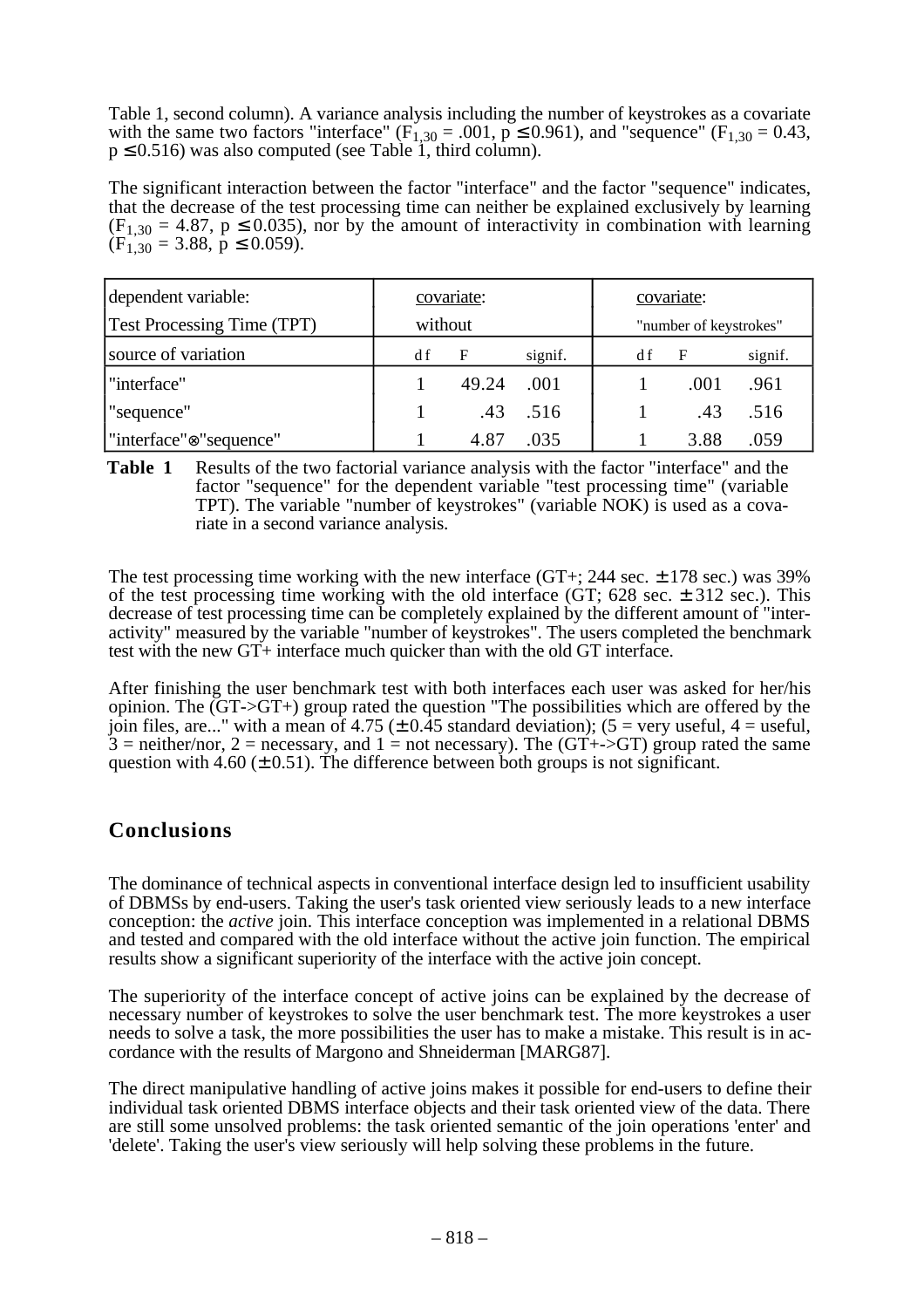### **Appendix: syntax diagram of the retrieval language**



**attribute name:** { selection list of all attribute names of the active file}

or { selection list of all numbers of the attribute names of the active file, which are automatically generated by the DBMS}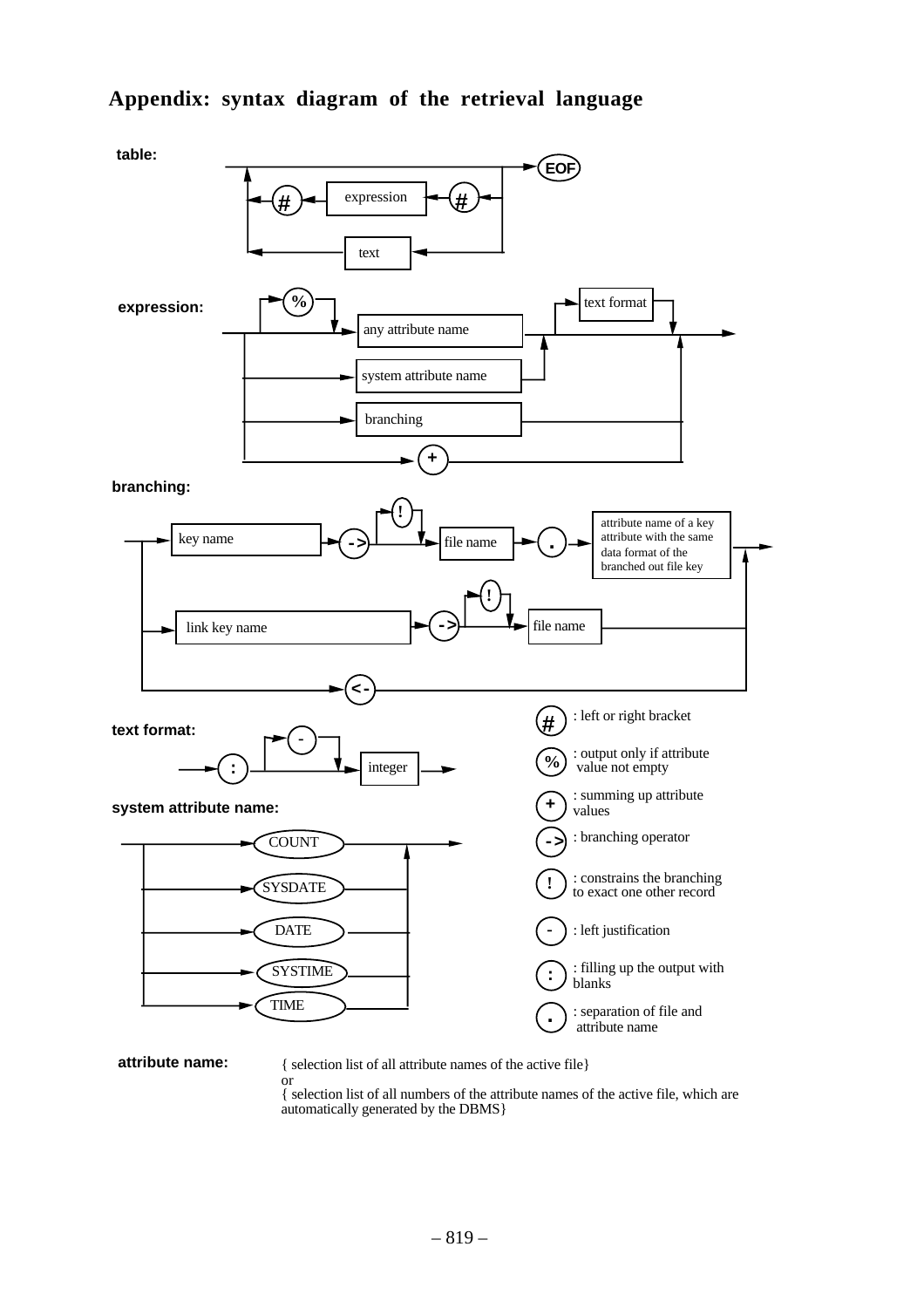# **Bibliography**

| DATE83       | Date C.J.,<br>An introduction to database systems, vol. 1&2, Addison-Wesley 1983.                                                                                                                                                                                                                                                                                                                                                                                                                                                                  |
|--------------|----------------------------------------------------------------------------------------------------------------------------------------------------------------------------------------------------------------------------------------------------------------------------------------------------------------------------------------------------------------------------------------------------------------------------------------------------------------------------------------------------------------------------------------------------|
| <b>DIN88</b> | DIN 66 234,<br>Bildschirmarbeitsplätze - Grundsätze ergonomischer Dialoggestaltung, DIN 66<br>234, part 8, Beuth 1988.<br>translated: "German Industrial Norm No. 66 234: Work places with display units -<br>principles of dialogue design."                                                                                                                                                                                                                                                                                                      |
| EMER78       | Emery F.,<br>Characteristics of Socio-Technical Systems, Australian National University - Centre<br>for Continuing Education 1978, (An abridged version of TIHR Doc. 527: The<br>emergence of a new paradigm of work; Emery F., ed.; Canberra).                                                                                                                                                                                                                                                                                                    |
| GEISS87      | Geiss D.,<br>Ein endbenutzerorientiertes Datenbanksystem auf der grafischen Benutzerschnitt-<br>stelle GEM, University of Karlsruhe Department of Computer Science, 1987.<br>translated: "An end-user oriented database system based on the Graphical Environ-<br>ment Manager GEM." unpublished Dissertation.                                                                                                                                                                                                                                     |
| HUNZ90       | HUNZIKER C. & HÄSSIG S.,<br>ADIMENS-Umfrage: Untersuchung von Datenbankstrukturen. unpublished techni-<br>cal report WS'89/90, Swiss Federal Institute of Technology - Work and Organiza-<br>tional Psychology Unit 1990.<br>translated: "ADIMENS-survey: analysis of database structures."                                                                                                                                                                                                                                                        |
| MARG87       | Margono S. & Shneiderman B.,<br>A study of file manipulation by novices using commands vs. direct manipulation,<br>(26th Annual Technical Symposium Washington D.C. Chapter of the ACM<br>Gaithersburg, MD, June 11, 1987; pp. 154-159).                                                                                                                                                                                                                                                                                                           |
|              | RAUT89a Rauterberg M.,<br>MAUS versus FUNKTIONSTASTE: ein empirischer Vergleich einer desktop- mit<br>einer ascii-orientierten Benutzungsoberfläche, Teubner 1989, (Proceedings of<br>"Software-Ergonomie '89"; Maass S. & Oberquelle H., eds; pp. 313-323).<br>translated: "Mouse versus Function key: an empirical comparison between a desk-<br>top- and an ascii-oriented user interface".                                                                                                                                                     |
|              | RAUT89b Rauterberg M.,<br>Ein empirischer Vergleich einer desktop- mit einer menü-orientierten Benutzungs-<br>oberfläche für ein relationales DBMS, Springer 1989, (Proceedings of the "GI-Jah-<br>restagung 1989, vol I; Informatik Fachberichte Nr. 222"; Paul M., ed.; pp. 243-<br>258).<br>translated: "An empirical comparison between a desktop- and an ascii-interface of a                                                                                                                                                                 |
| RAUT90       | relational data base system".<br>Rauterberg M.,<br>Experimentelle Untersuchungen zur Gestaltung der Benutzungsoberfläche eines<br>relationalen Datenbanksystems, Swiss Federal Institute of Technology - Work and<br>Organizational Psychology Unit 1990, (Reports of the research project "User orien-<br>ted software development and interface design", no. 3; Spinas P., Rauterberg M.,<br>Strohm O., Waeber D. & Ulich E., eds.).<br>translated: "Experimental investigations for the interface design of a relational data-<br>base system". |
| ROCK83       | Rockart J.F. & Flannery L.S.,<br>The management of end-user computing. Communications of the ACM, 26(10),<br>1983, pp. 776-784.                                                                                                                                                                                                                                                                                                                                                                                                                    |
|              | SCHLA83 Schlageter G. & Stucky W.,<br>Datenbanksysteme - Konzepte und Modelle, Teubner 1983.<br>translated: "Database systems - concepts and models".                                                                                                                                                                                                                                                                                                                                                                                              |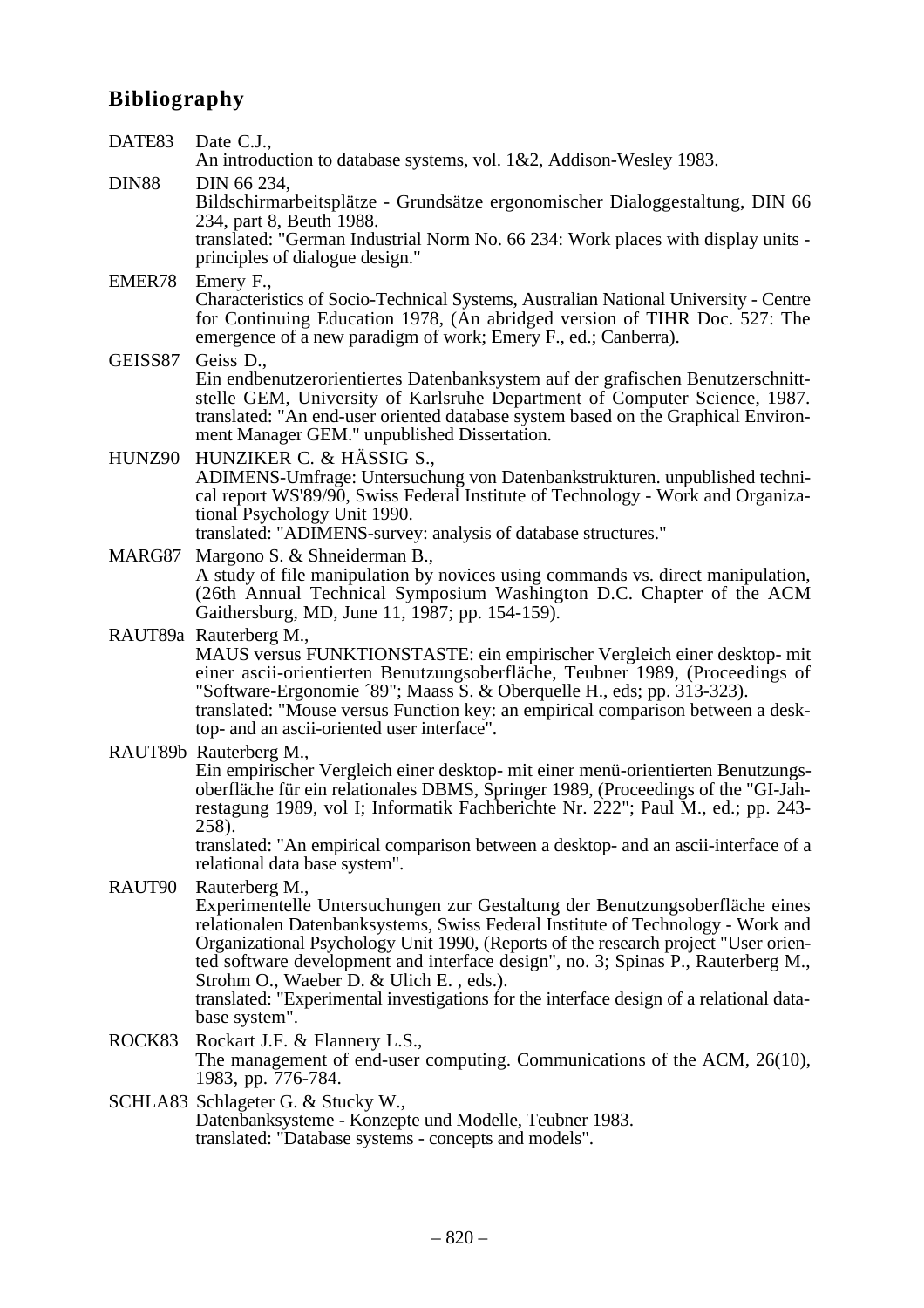SPINA87 Spinas P.,

Arbeitspsychologische Aspekte der Benutzerfreundlichkeit von Bildschirmsystemen, Swiss Federal Institute of Technology - Work and Organizational Psychology Unit 1987.

translated: "Work psychological aspects of user friendliness of display units". Doctoral Thesis.

SPINA90 Spinas P., Waeber D. & Strohm O.,

Kriterien benutzerorientierter Dialoggestaltung und partizipative Softwareentwicklung - eine Literaturaufarbeitung, Swiss Federal Institute of Technology - Work and Organizational Psychology Unit 1990, (Reports of the research project "User oriented software development and interface design", no. 1, Spinas P., Rauterberg M., Strohm O., Waeber D. & Ulich E. , eds.).

translated: "Criteria of user oriented dialogue design and participative software development - an overview".

- ULICH87 Ulich E., Some aspects of user-oriented dialogue design, North-Holland 1987, (System Design for Human Development and Productivity: Participation and Beyond; Fuchs-Kittowski K., Docherty P., Kolm P. & Mathiassen L., eds.).
- ULICH89 Ulich E., Arbeitspsychologische Konzepte der Aufgabengestaltung, Teubner 1989, (Proceedings of "Software-Ergonomie ´89"; Maass S. & Oberquelle H., eds.; pp. 51-65). translated: "Task design concepts of work psychology".
- ULICH91 ULICH E, RAUTERBERG M, MOLL T, GREUTMANN T, STROHM O., Task Orientation and User-Oriented Dialog Design. International Journal of Human Computer Interaction (in press).